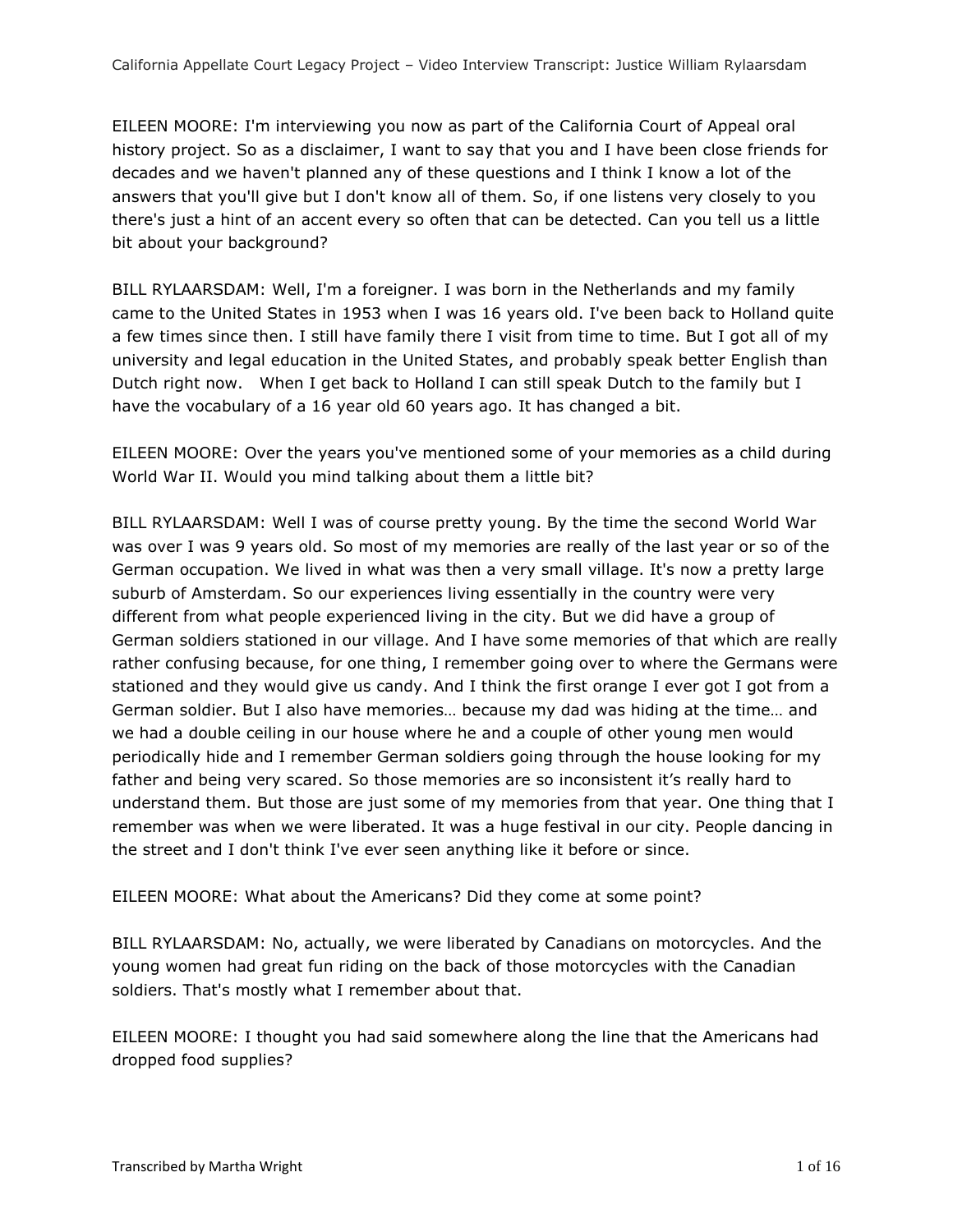BILL RYLAARSDAM: Yeah, there was some event that was before Germany surrendered. Probably in April of 1945. There was quite a famine in our part of the Netherlands because the Germans had removed all of the foodstuffs from the area in retaliation for the Dutch railroad workers going on strike. There was some arrangement. I later learned it was actually through the Finnish Red Cross… American bombers flew through the area and dropped food packages. I remember getting chocolate… there was chocolate in there. There were cigarettes in there for the people who wanted cigarettes. I was a little too young to smoke. And they were all packed in tin cans, about 5 gallon size. We used those cans to make drums and rafts and there were a whole lot of those cans left over after these food drops.

EILEEN MOORE: After the Germans left was there… did you observe… any of the retaliation against Dutch who had collaborated?

BILL RYLAARSDAM: I remember the girls who had consorted with the German soldiers being marched through the streets with their hair shaved off and everybody yelling at them. It was pretty gruesome I suppose.

EILEEN MOORE: What do you remember about how it came about that your family decided to immigrate to America?

BILL RYLAARSDAM: Well, actually, my grandfather had originally come to the United States in 1898 as an 18 year old man with a brother who was, I think, 20 at the time. And they were here for about four years. And then they decided they wanted to get married so they went back to the old country to find wives. They each did. But my grandfather's wife, who also happens to be my grandmother, never wanted to come back to the United States. So he never came back but his brother did return to the United States and they finally settled in the Northern California and Modesto area. And I think that the family pretty much lost contact with each other until after World War II. Two children of my grandfather's brother, so they were cousins of my father, found us and came to visit us and reestablished the connection between the families. Then they ultimately sponsored us for coming to the United States. We were on a waiting list for several years. But finally in '53 we were able to come.

EILEEN MOORE: Were you anxious to come to the United States?

BILL RYLAARSDAM: Oh I thought it was a wonderful thing. I was very much sold on it because I thought it was a great adventure.

EILEEN MOORE: Did you speak English?

BILL RYLAARSDAM: I was the only one in the family that spoke some English. I had about four years of English in school. So I was fairly comfortable with the language, yes.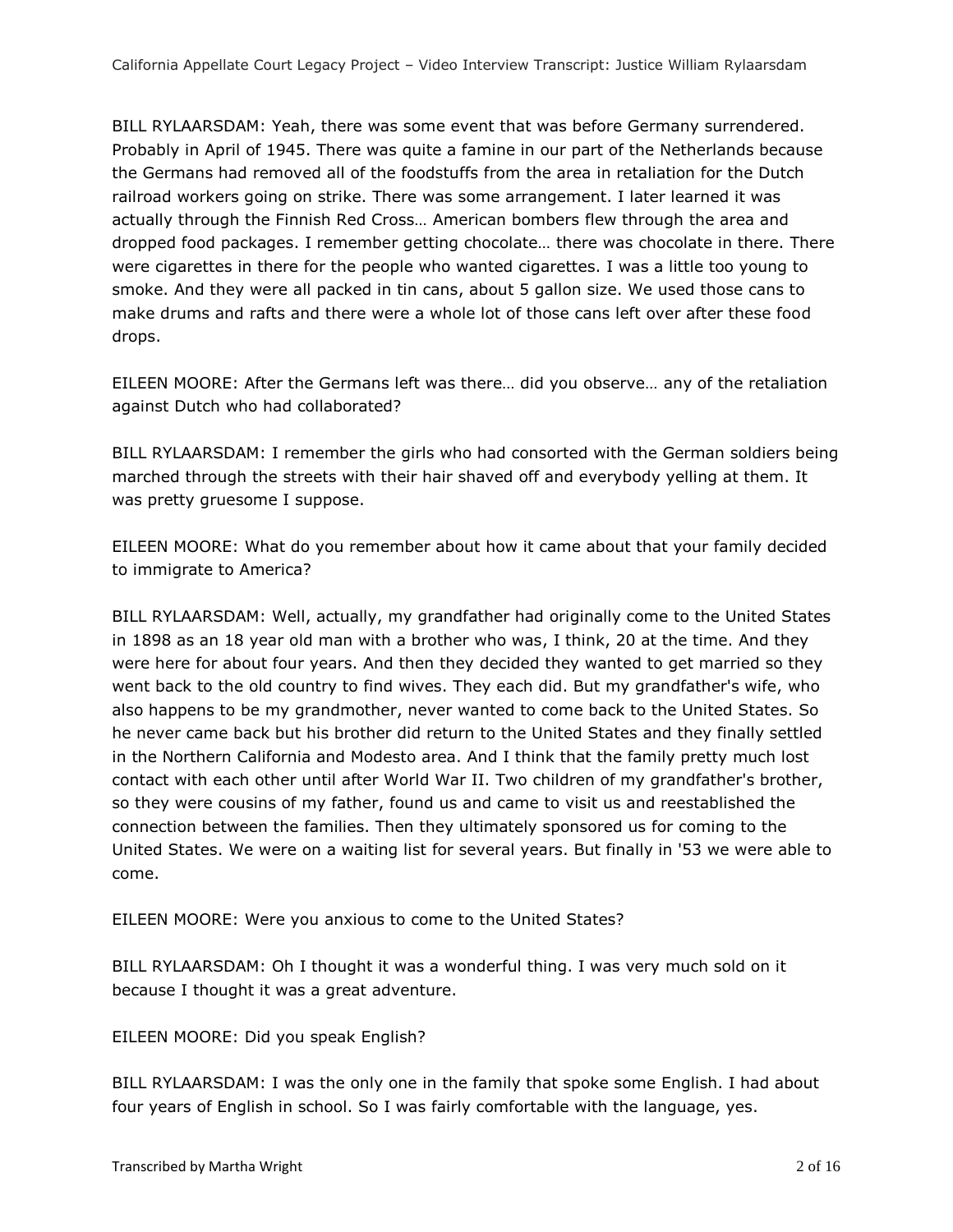EILEEN MOORE: In your family, where were you? Oldest… youngest… middle?

BILL RYLAARSDAM: I was the oldest. And then I had a brother who was three years younger. And I have two sisters who were, I think, 7 and 10 years younger than I am.

EILEEN MOORE: Were you on a boat?

BILL RYLAARSDAM: Yeah we came across the original New Amsterdam and we came across the country by train.

EILEEN MOORE: So, how old were you at that time?

BILL RYLAARSDAM: I was 16 then.

EILEEN MOORE: You're a 16 year old boy and you're coming to America. Traveling through America and watching it. What kind of plans did you have for yourself in your own teenage head?

BILL RYLAARSDAM: I don't think I had any particular plans at all. When we first arrived, we, dad and I, picked peaches in the San Joaquin Valley. We got paid by the box full of peaches you picked. It was pretty gruesome work and I didn't particularly like it. Fortunately I was able to then go on to the local junior college in Modesto. And from there I went to the University of California and the rest is history.

EILEEN MOORE: As you were picking peaches, was the Bracero Program going on at that time?

BILL RYLAARSDAM: It was. I guess we were part of it! *[laughing]*

EILEEN MOORE: What other kinds of jobs did you have as a young man?

BILL RYLAARSDAM: Well, when I started going to junior college, I got a job at the Modesto Bee which has been a terrific blessing for me because the business manager at the Modesto Bee, Mr. O'Bryan… He was a big old Irish man… he somehow took a liking to me and I always had a job there. I had so many different jobs there. And even when I was going to Cal I could come back in the summer time and during vacations. Whenever I had time I could get a job. And I did everything. I ran the switchboards. You know, one of those, what was the name, Lilly Tomlin on Laugh-In with the cords? I had one of those switchboards. I worked as a copy boy. I worked in the mail room… in the business office. I worked in the press room. At different times I had all different places to go to and it was really Mr. O'Brien at the Modesto Bee that encouraged me to go on and go to Cal… and really made it financially possible for me because I was strictly on my own financially. Of course, it didn't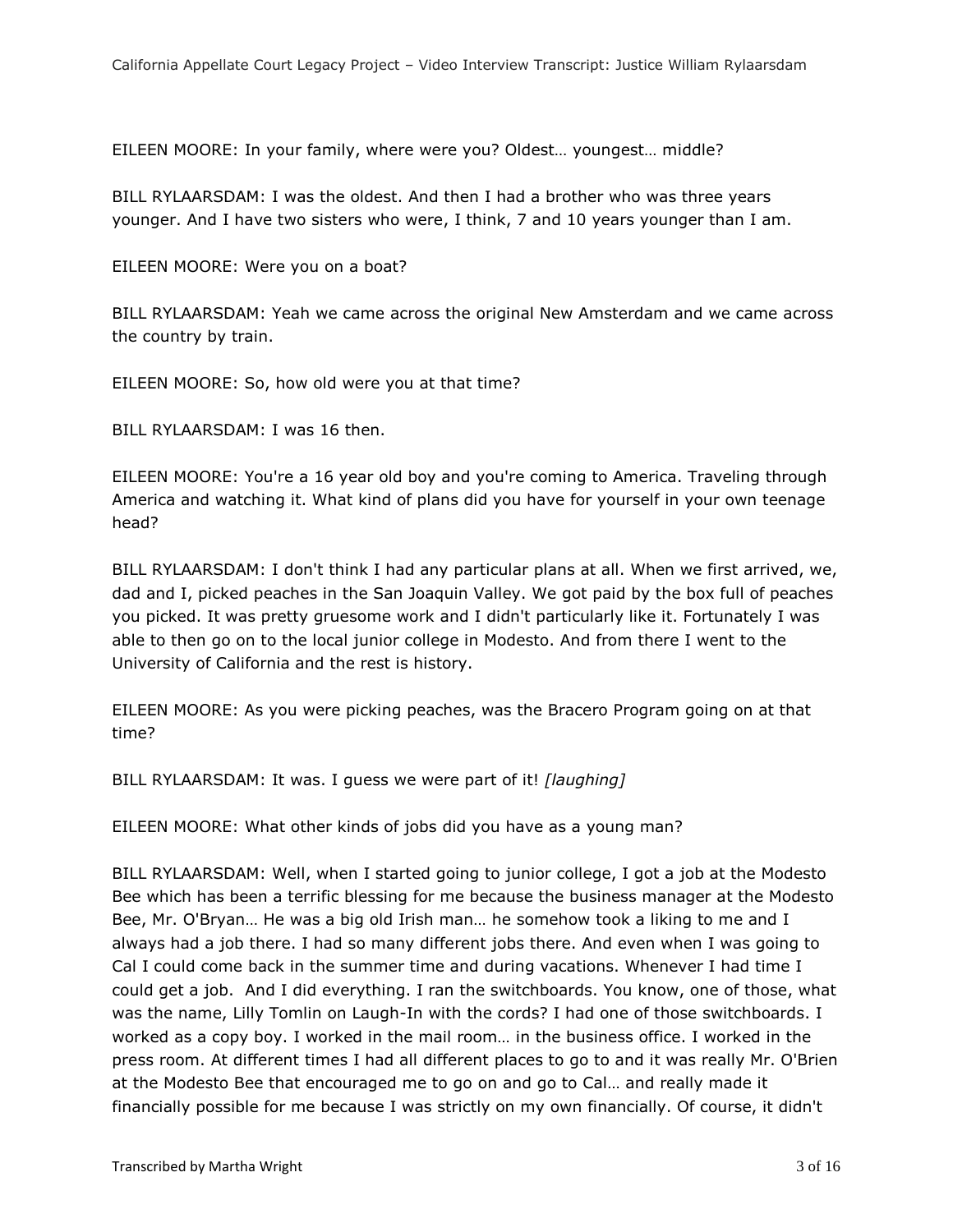cost anything like what it costs these days, but I made enough money at the Modesto Bee during vacations and the like to be able to finish my education at Cal Berkeley.

EILEEN MOORE: Do you think you're being an immigrant effects the way you judge in any way?

BILL RYLAARSDAM: Well that's a really hard question. Probably I need more time to think about it than I have now. But I really don't think so. You know, I'm so identified with America and the culture of the United States where I have now spent 61 of my 77 years that I feel as American as you do. I don't really feel any difference in terms of having been born in a different country.

EILEEN MOORE: I know that you are a brainiac. You are very smart and very wise. Likely any law school around would have loved to have you. How did you make your selection?

BILL RYLAARSDAM: Well I had been out of college for a few years. I was married at that time. I think we had two kids at that time. I had a job that was not very interesting and I decided I needed something else. I didn't quite know what. And I somehow learned that you can go to law school at night. I also learned that you couldn't go to medical school at night. So I decided to go to law school. I didn't know any lawyers. I really didn't know anything about it. But I guess I found out there was something called the California Bar Association. So I wrote the California Bar Association and asked for a list of law schools in the Los Angeles area where we were living at that time. They sent me a list and I noticed there were some ABA accredited schools and some non-ABA accredited schools and was somehow smart enough to realize the accredited was better than non-ABA accredited. There were two ABA accredited schools that had evening programs. USC did, which they don't any more. And there was Loyola which still has a night program. I wrote each of them to find out how much the tuition was and as I recall tuition at USC was \$15 a unit and at Loyola it was \$12.15. I was pretty poor and that was really my only criteria. I applied at Loyola and I got admitted and that's ultimately where I got my law degree.

EILEEN MOORE: Tell us about your first job as a lawyer.

BILL RYLAARSDAM: Actually my first job was before I was a lawyer. During my last year in law school I had become acquainted with Otto Kaus who, as you know, ultimately ended up on the California Supreme Court. At that time he was a practicing lawyer in Los Angeles. He was also an adjunct professor at Loyola Law School. He had a friend Louis Welsh who had recently started his own law firm in partnership with Joe Cummins and apparently they decided they needed some help. They didn't have a lot of money either so they really weren't ready to hire another lawyer yet. So Otto Kaus suggested that I might be able to work there as a law clerk while I was still in school. And I did.

EILEEN MOORE: What was the name of the firm?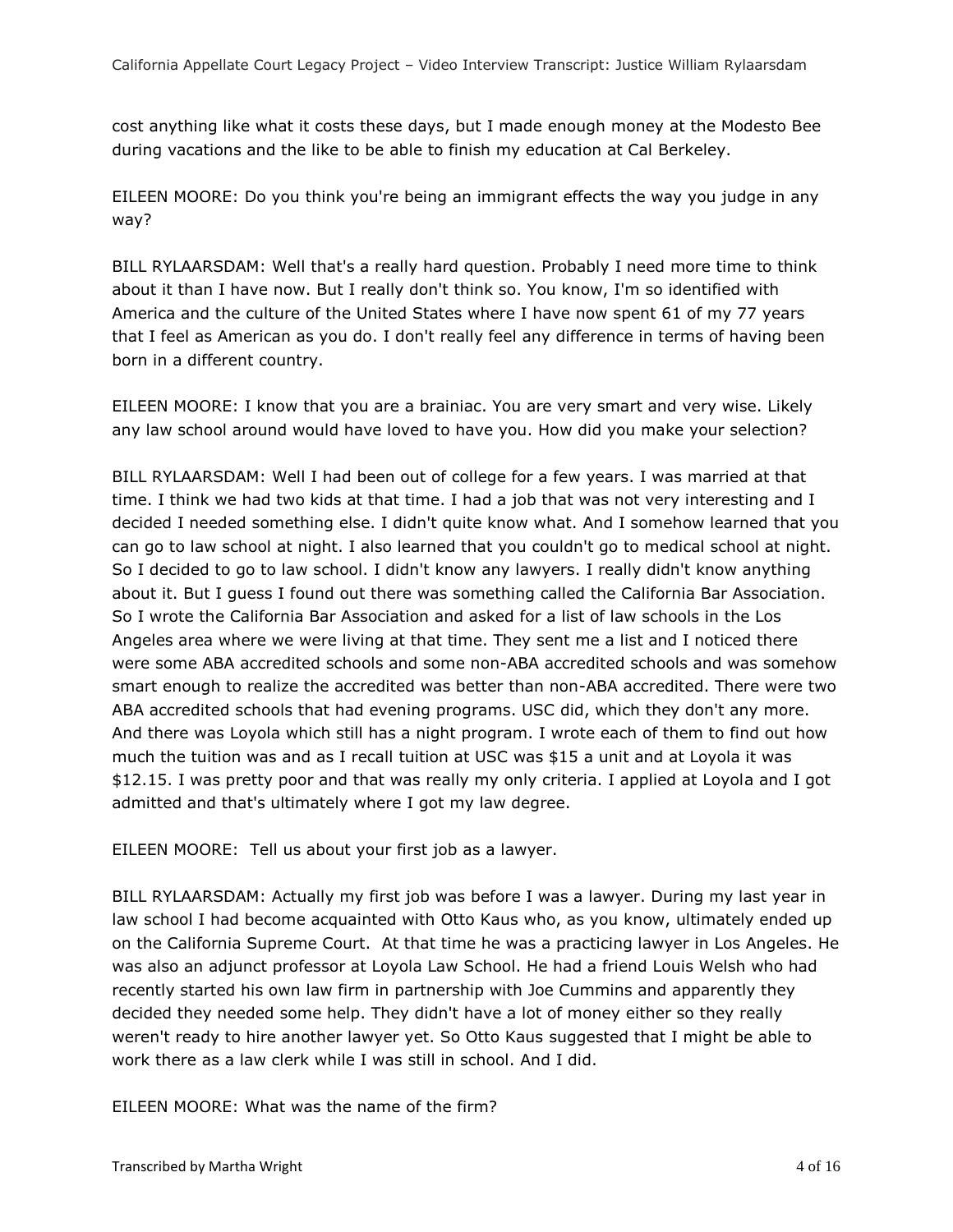BILL RYLAARSDAM: It was Welsh and Cummins at the time. Louis Welsh, who was really my mentor in law, one of my heroes, ultimately became a judge on the San Diego Superior Court. Actually I was with the same law firm, then after I was admitted to the Bar, I became an associate and a year later they made me a partner and I was with that same firm for 21 years. Although the composition and the name of the firm changed from time to time. Most recently while I was still there it was Bridenbach, Swainston, Yokaitis and Crispo.

EILEEN MOORE: You mentioned Louis Welsh was your mentor. Tell us a little bit more about Louis Welsh.

BILL RYLAARSDAM: Well I viewed him as a great lawyer. He did a lot of trial work. Our biggest client was the Travelers Insurance Company, and they remained the firm's biggest client for the time that I was there. He permitted me to try cases very, very early. Of course back then we tried pretty small cases form time to time. I know the first case I ever tried was in the East Los Angeles Municipal Court and the judge was John Arguellas who ultimately ended up on the California Supreme Court. It was a dog bite case and I lost it for \$1,250. You know, I tried a lot of those kind of little cases at first and got a lot of experience doing that.

EILEEN MOORE: Did you just teach yourself how to do it?

BILL RYLAARSDAM: I think so. There wasn't really that much emphasis on teaching courtroom procedure then, as there is now. I think I got a lot of good advice both from Louis Welsh and Joe Cummins. But I don't remember ever sitting in while they were trying cases. I got my file and I got to do my thing.

EILEEN MOORE: Were there ever any achievements as a lawyer about which you are most proud?

BILL RYLAARSDAM: Well I've had some very interesting cases. Mostly in the insurance field. Mostly cases I lost. Probably one of the big ones was the Gruenberg case which really laid the foundation for bad faith litigation. I was on the wrong side of that case. Later on in my practice I did more and more appeals. Although that Gruenberg case, I don't remember when it was... Fairly early when I did that appeal.

EILEEN MOORE: Around 1961?

BILL RYLAARSDAM: I don't know. I was admitted in '64 so it probably was in the late 60's.

EILEEN MOORE: Were there any plaintiff's lawyers that you particularly remember opposing?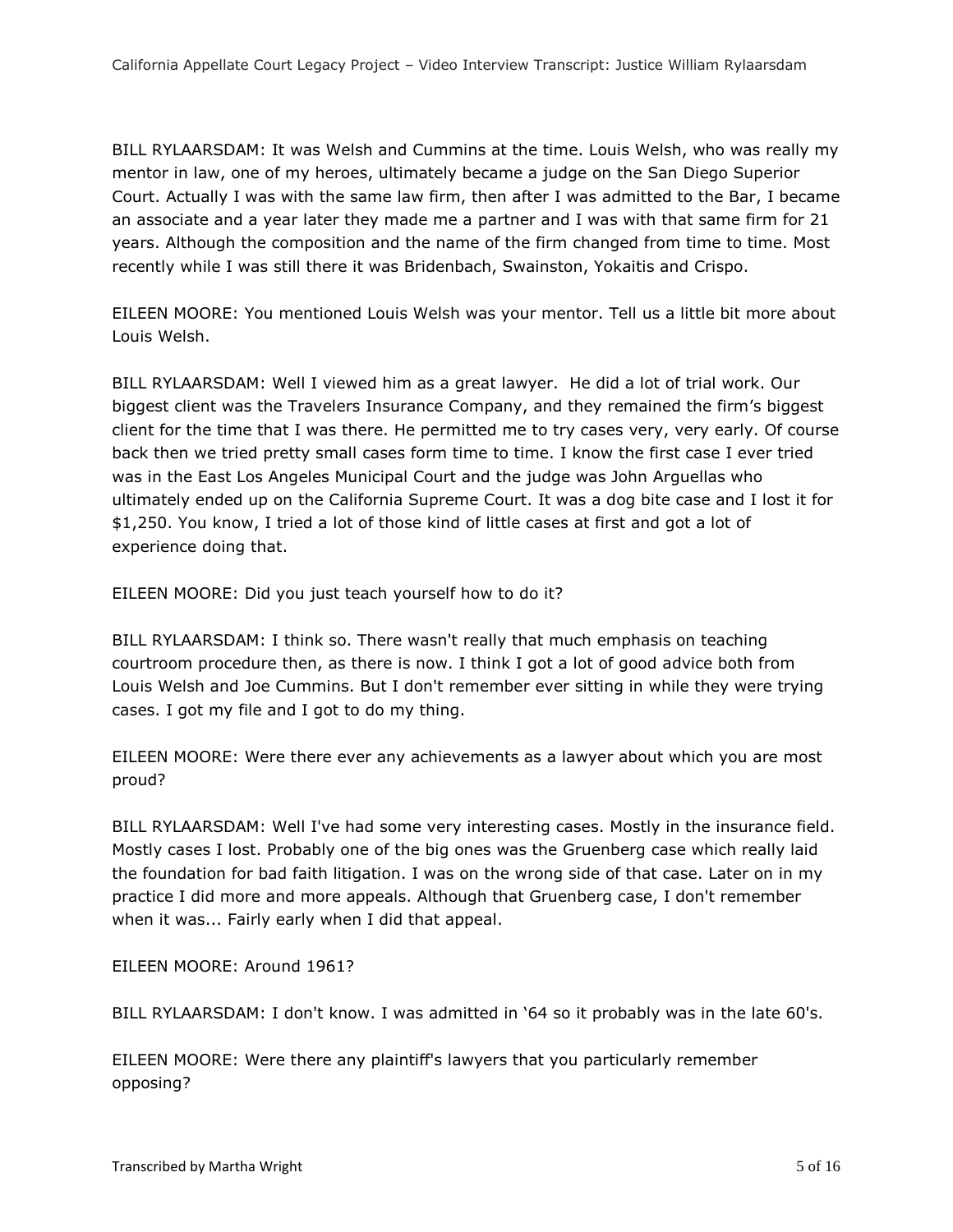BILL RYLAARSDAM: Well, I had some interesting cases against your former employer, Herb Hafif. I tried some cases against Herb. I didn't do too badly actually. But he was a formidable opponent. He really didn't need any witnesses. He did all of the testifying himself.

EILEEN MOORE: You began practicing law in 1964. That's even before the Civil Rights Act was passed.

BILL RYLAARSDAM: Was it before the Civil War I think? *[laughing]*

EILEEN MOORE: I imagine you saw a lot of changes in the law from the days when lawyers and judges were almost entirely composed of white men. Are you able to make any observations about that?

BILL RYLAARSDAM: Well the more obvious ones of course is the number of women that are both on the bench and in the practice of law. When I went to law school there were three women in our class. At least by the time we graduated. Now I understand over half the students at Loyola Law School are women. And as we know, there are quite a few women judges and we see more minorities on the bench. That has changed. I think the whole business of litigation has changed. And not necessarily for the better. It has become so expensive. The kind of experience I had in my first couple of years trying quite a lot of cases… jury trials involving not very much money… it was a great way to get the experience. Unfortunately, I think our younger lawyers just don't get that experience anymore. It's more and more difficult I think for lawyers to really get experience, at least in the civil arena. I think if you want to get trial experience these days you want to go to work for the DA or Public Defender. In the civil arena, young lawyers have a terrible time getting trial experience. It just is too expensive. You have a big case, and it seems like they are mostly all big cases that are being tried, and you're not going to let some kid who's just out of law school try it. You have a \$1,250 dog bite case you probably don't care too much if you win or loose.

EILEEN MOORE: I remember appearing before you when you were sitting, in the mid 80's sometime. You were sitting in law and motion in the superior court and you called the case that I was on and you said something like "Oh, Miss Moore, you look lovely today." And then you could almost see the light bulb go off in your head, that you realized, oh my goodness, this is women's lib time. Those were the days that women might bite you in the hand if you tried to open the door for them. And you turned to my opponent and said, "Mr. Brown, I like your tie." *[laughing]* Can you remember any incidents?

BILL RYLAARSDAM: Yeah, I certainly have become sensitized, if you will, to these kind of things. I think we all had to learn a lot. I hope that I have learned most of my lessons, but I still think you look lovely today. *[laughing]*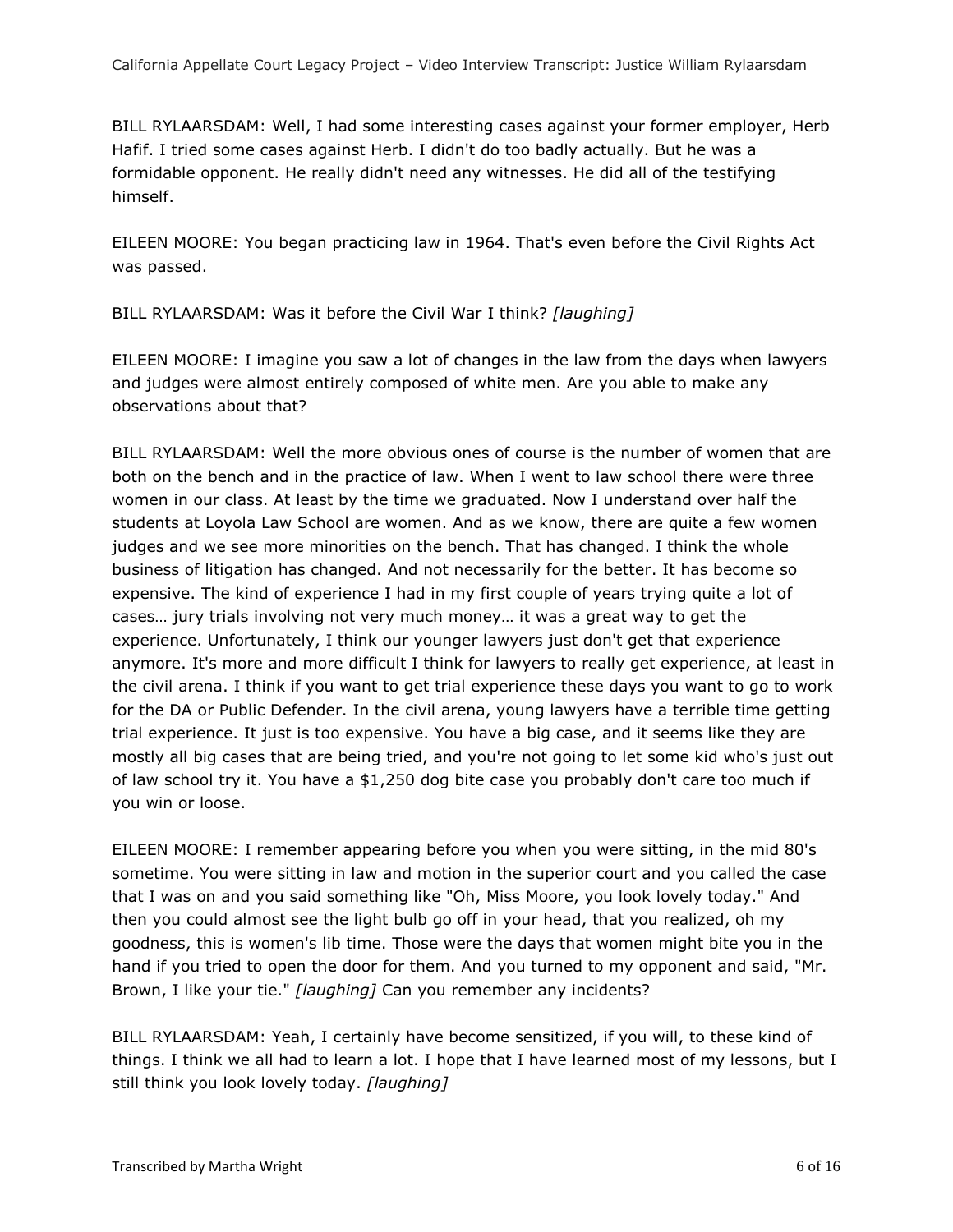EILEEN MOORE: You were, I think, at least tangentially involved in politics in Pasadena. Can you tell us about that?

BILL RYLAARSDAM: Yeah, we lived in Pasadena before we moved to Orange County. I was quite involved in local politics. I never ran for office. But Don Yokaitis, one of my partners, was on the City Council and he was Mayor of Pasadena. So I was on the Planning Commission and I was on the Human Relations Commission. I was on the Redevelopment Agency Board and things like that. I was quite involved in Pasadena politics.

EILEEN MOORE: Did you ever think about pursuing politics a little further?

BILL RYLAARSDAM: At some point, I had talked to Joe Cummins, who was one of my partners earlier on and told him I was thinking of running for the Assembly. I don't know what gave me that idea.

EILEEN MOORE: You never told me this before.

BILL RYLAARSDAM: Well… he told me… he very much discouraged me. He said everybody there is very crooked. You're much too honest. You wouldn't want to have any part of that. So that was the end of that career.

EILEEN MOORE: So tell us about your life as a family man.

BILL RYLAARSDAM: A family man. Well, I was too busy to be a family man… unfortunately, when the kids were young. I have four children, three daughters and my youngest is a son. My third daughter was born the day I was sworn in. And then my son was born afterwards. So I had three girls essentially while I was in law school. We lived in Pasadena. We had a very nice place for the kids to grow up in. We had a lot of parties at our house. We were quite involved socially with the children. They all had their friends over and we had a lot of good times there.

EILEEN MOORE: Where did you meet your wife? Where did you go on your first date?

BILL RYLAARSDAM: I met my wife in the most wholesome circumstances, at church. Not quite at church. But back in 1957 in my last year at Cal, the minister of my family's church in Modesto decided to have a party for the kids who were home from college. Janet just graduated from college so she was there and I was there, and a few other people and we struck it off. And that's how we met. That was during the Christmas holiday and the next New Year's Day our church had a service, or maybe it was a Sunday, I don't remember. So I was chatting with her again. And then I had read in the paper that a local hardware store was demonstrating color television, which we had never seen before. So I invited her to go with me to go look at color television in the window of the hardware store. So I guess you could call that our first date. It was a cheep one too. *[laughing]*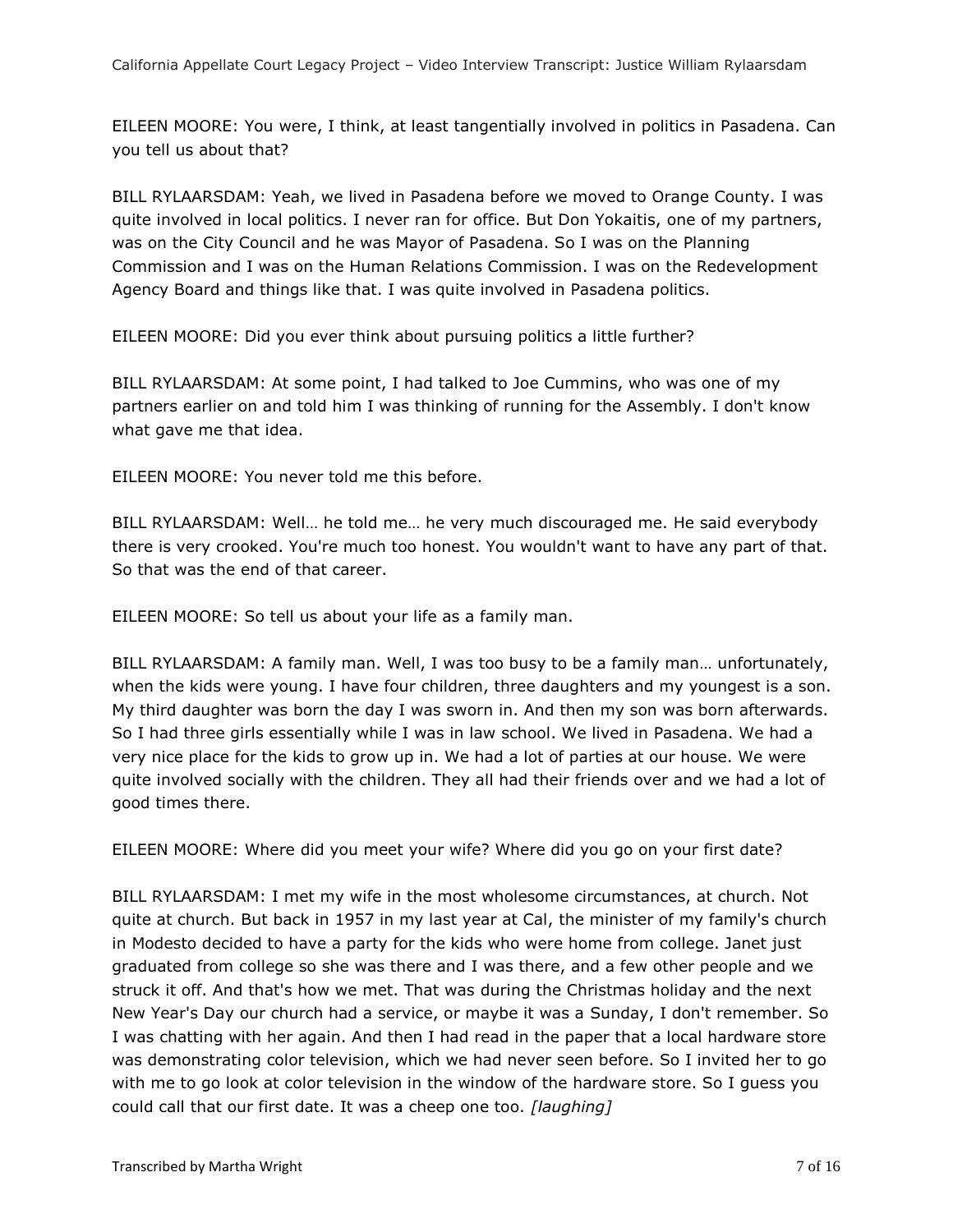EILEEN MOORE: Switching topics, how about your judicial philosophy. You've been on the bench since, has it been 1985?

BILL RYLAARSDAM: In '85 I was appointed to the Superior Court, yes. Actually, I was appointed to the L.A. Superior Court initially. I had… we moved to Orange County in 1980 and I moved my practice to Orange County. We had a branch office of our firm here in Newport Beach. The partners wanted me to go down to Orange County to manage that office. So we moved. Then when I decided to apply for the bench about five years later I really wanted to be on the Orange County Superior court because I was living in Irvine at the time. And I still am. But I also realized most of my contacts, people that knew me best, were Los Angeles based. Basically I had more political support in Los Angeles than I would in Orange County. So I applied for both courts. And Governor Deukmejian appointed me to the L.A. Superior Court and I was assigned to sit in Norwalk which was a great court for a new judge. Those judges there did such a terrific job helping and training new judges. In fact, I understand they still do that. Every morning, all the judges meet for coffee at about 8:00. Then they talk if they have any problems or need any help. That was just a wonderful part of getting started. But I still wanted to be in Orange County. Then after about six months, in Norwalk I get a phone call from a woman I have no idea who. She said are you still interested in being appointed to the Orange County Superior Court? And I said yes I am. She said, if you will tender your resignation, the Governor will appoint you to the Orange County Superior Court. I said well, can we reverse that sequence please? We did. He did, and I came to Orange County. I was in Norwalk about 9 months.

EILEEN MOORE: So your judicial philosophy when you were first appointed, as compared to now, has it evolved? What was it then and has it evolved at all?

BILL RYLAARSDAM: Well, that's another one f these tough questions that I have to take a lot more time to think about than I have now. If I have anything that you would call a judicial philosophy it's probably that I try to apply the law by reading the statute and reading the cases and not to put too much of my own gloss on it. I think that's a constant struggle we have as judges, to separate what we perceive to be the law and the way we would like the law to be. So I guess you might call me a strict constructionist.

EILEEN MOORE: What do you like most about being a judge?

BILL RYLAARSDAM: Well, I think it's the best job I've ever had. It's interesting because everything I've done in the law I have really loved. It's been a great career. And at various stages of my life, I think being a trial lawyer for 21 years - I loved doing that. I felt very good about myself doing that. Then I got appointed to the trial court and I loved doing that. Then I came to the court of appeal. I've been here almost 20 years now. And again, at that stage of my life, I think right now, I would be retired if I was still in the trial courts because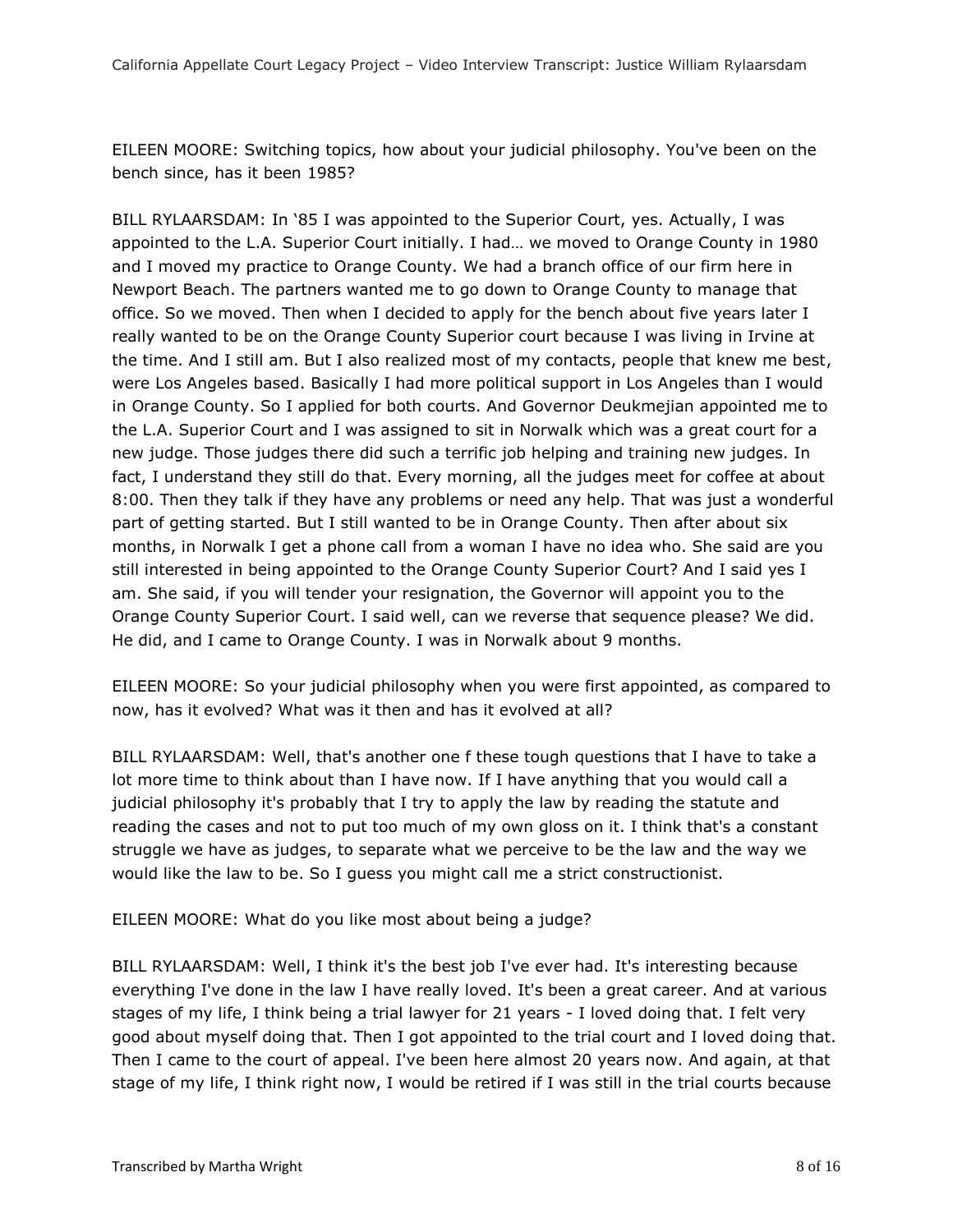I'm not so sure I could deal with people coming at me all day long. But the court of appeal is just a great job for this stage of my life and I hope to be doing it a while longer.

EILEEN MOORE: Are there any particular memories you have from being on the superior court?

BILL RYLAARSDAM: One very fond memory… I, for two years, when I was on the Orange County Superior Court, I was assigned to family law. There really aren't too many happy stories in family law. It's rather frustrating because you never end up with happy people. But we had a case involving… actually it was a visitation dispute. A mother who had moved her son to New York and basically made it impossible for the father to communicate with the boy or even get to see him. And, then, ultimately, I awarded custody to the father who lived here in California. Because I felt that the boy needed to develop a relationship with his father, which the mother was totally unwilling to do. The boy was very unhappy. He liked his mother and he wanted to Like New York. He was pretty young, like 12 years old or so. He was a very bright young man. And he was very outspoken that he didn't like what I was doing. Then about a year later I got a letter from that young man, which is the only time anything like that has ever happened to me. I got a letter from this boy, basically saying how happy he was that I'd given him an opportunity to get to know his father and so on, etcetera. So, he thanked me, which –

## EILEEN MOORE: How old was he?

BILL RYLAARSDAM: Well, 12 or 13 years old I think. So that was a wonderful thing. In family law you don't have too many wonderful things.

EILEEN MOORE: You were a judge at the time… when you were first a judge… it was taking five years in many courts to get to trial. And then we had the fast track kind of courts and efficiency… and there was always this tension between efficiency and giving people their day in court. Can you tell us about your experience in that regard?

BILL RYLAARSDAM: Oh, yeah. In fact, Orange County Superior Court really was a leader in this change. We changed to direct calendering in 1990 and I don't think statewide it was promoted until several years later. We saw a huge change in the Orange County Superior Court to where, with direct calendering, when the judges took control of the calendars, before that it was up to the lawyers. If they wanted to go to trial they tell the court we want to go to trial, we're ready. Then you go on a waiting list. But under direct calendaring, the judge became responsible for moving the cases along. Each judge had an inventory of cases and the length of time that jury trials took under the new system was substantially shorter. I think what happened is under the old system where the judge does a trial then he waits till the next trial gets sent up, there's just not the pressure to get the case done. During the trial the lawyer would say, well my kids having a baseball game this afternoon can we go dark? The judge might be kind enough to say ok. But if this same judge now has five more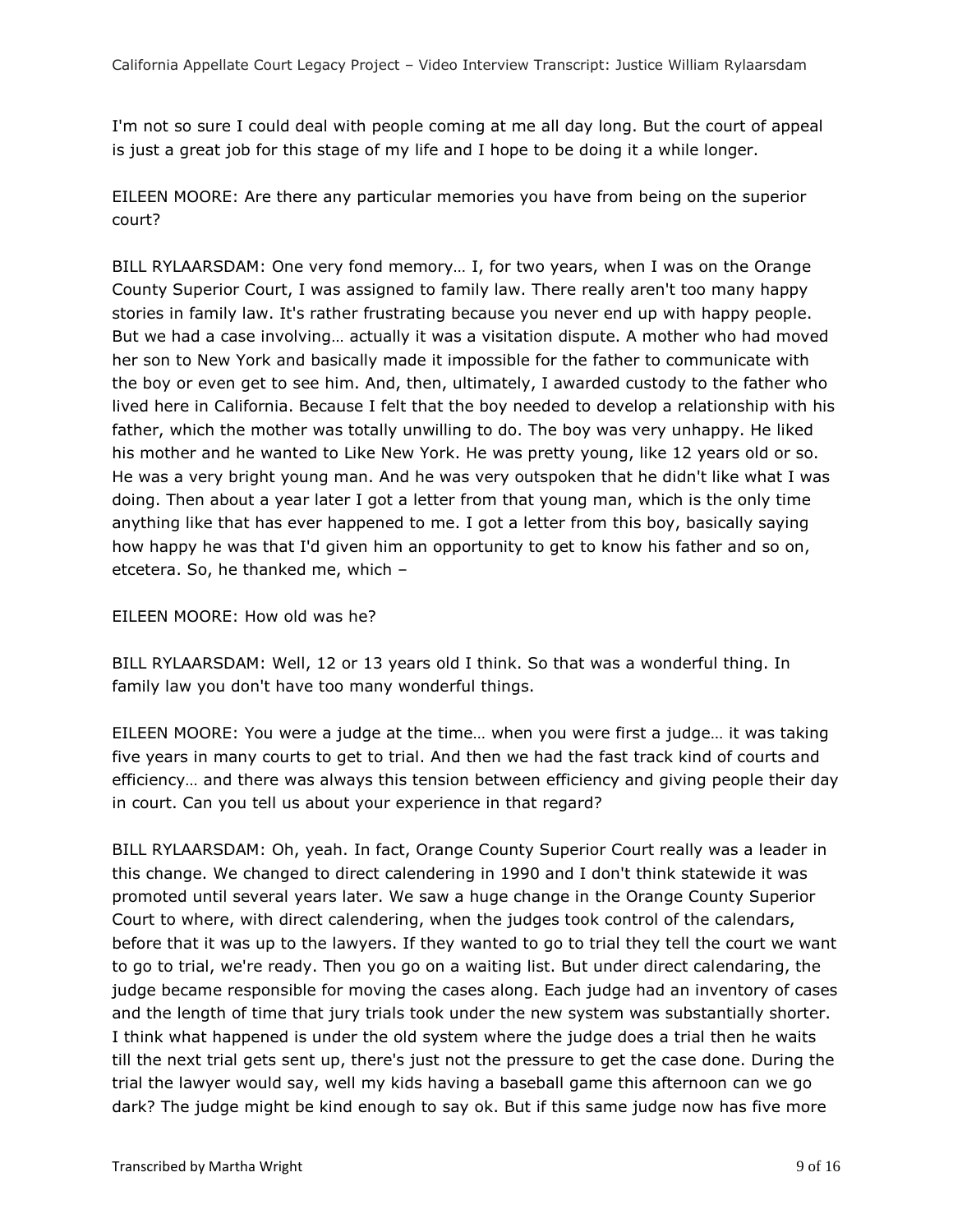cases coming in on Monday morning, he's not quite as likely to do that. I think that was a factor. Whatever the reason was, jury trials went substantially faster under direct calendaring and of course, as everyone knows, the waiting time for getting to trial dropped very much, where most cases got tried within a year or two instead of waiting for 5 years. I remember, I spent weeks in Department 1 of the L.A. Superior Court as a lawyer, just sitting there waiting to be assigned out to trial. That was all wasted time. And they made you sit in Department 1. And then for a while, actually, they put you on beepers. So we got a beeper and then you had to come back. So that was a little more efficient. One time I was on the beeper but I had to take this deposition back east. I thought, well, I'm not going to get called for a week or so. So I took off for Boston I think it was. I left my beeper at the office. But by the time I arrived in Boston, I got a call that said, "Your beeper beeped." So I had to turn right around and go back and postpone the deposition.

EILEEN MOORE: Over these years, 1985 to now, it's 2014, have you ever… has your name ever actually been on the ballot or have you had any interesting experiences from that?

BILL RYLAARSDAM: I have no interesting experience from that. I was on the ballot [for a retention election] several times when I was on the [appellate] court. But no, I wasn't on the ballot because nobody ever ran against me on the trial court. I am going to be on a retention election two months, or three months from now which will be the third time since I've been on the court of appeal. All you need is 50% and I usually get about 55%. I've never campaigned, I've never spent a penny on campaigns.

EILEEN MOORE: Your name is a mouth full and it's hard to pronounce. Do you think that's effected…?

BILL RYLAARSDAM: Probably, Rebecca Wiseman who fairly recently retired from the court of appeal in Fresno, did a study and found that there's a definite correlation between names and percentage of yes votes in a retention election. Anglo names and Irish names generally do better than Jewish names or weird names like mine.

EILEEN MOORE: It was in the mid-90's somewhere that you and I helped each other with our applications for the court of appeal and we got them done and mailed and you said "may the best man win."

BILL RYLAARSDAM: And he did! *[laughing]*

EILEEN MOORE: Can you tell us how and why you made the decision to apply for the court of appeal?

BILL RYLAARSDAM: Well, because it was there. I thought I might have a chance. And it sounded interesting. And I had been on the trial court for 10 years which I thoroughly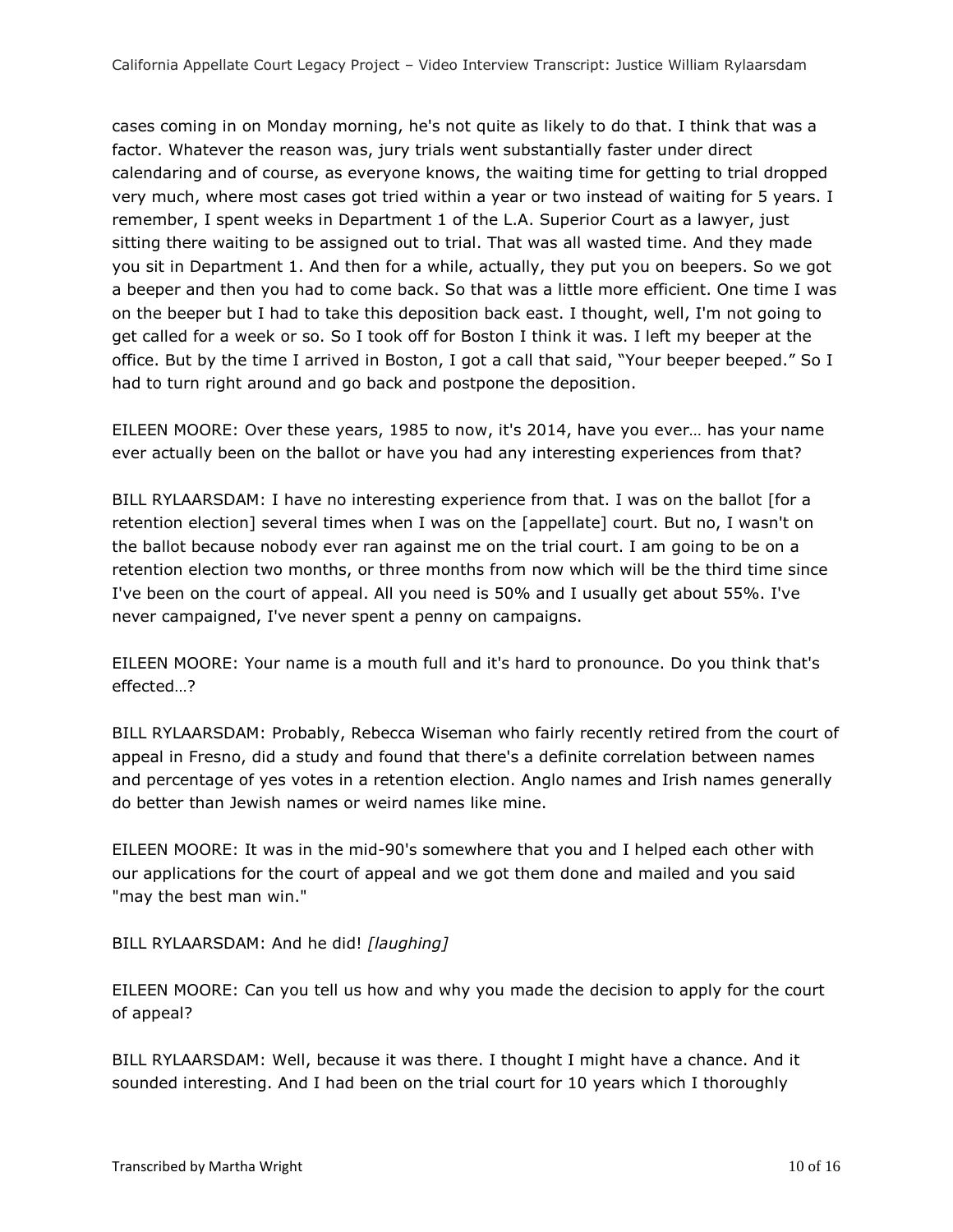enjoyed but I thought it would be a new challenge, having a little more of a hand in shaping the law.

EILEEN MOORE: Are there significant differences between serving on the trial bench and serving on the appellate bench?

BILL RYLAARSDAM: Huge, huge

EILEEN MOORE: Just take your time and tell us about that.

BILL RYLAARSDAM: Well, it's just that, the one thing that you miss here at the court of appeal is interaction with other people. In the trial courts you are constantly interacting with lawyers and litigants. I had… I mentioned family law… I sat in law and motion calendar for several years. So every day you are confronted with people. You have to rule and you have to shoot from the hip and make decisions in very short order. Here, part of the time I'm just sitting in my office reading and writing and thinking. We have the luxury of being able to discuss things. Even on the trial court, as you know, you can talk to other judges about some issues you have. But it's not formalized in any way the way it is here where you always have to deal with at least two other people before you make any kind of decision. I think that's a very nice part of this job. Because I think that three people have more wisdom than any one of them and it makes for a much better product.

EILEEN MOORE: Was there any sort of culture shock to you when you arrived at the court of appeal?

BILL RYLAARSDAM: Well, in the first place I had sat on assignment on the court of appeal for a while the year before I was appointed to the court of appeal. But, the main difference is just that you are much more isolated. Isolated in the sense that you spend a lot of time without interacting with other people when you are doing work on the court of appeal. While on the trial court you are constantly dealing with people.

EILEEN MOORE: If somebody asked me to describe whether you are an introvert or an extrovert I would definitely say you are an extrovert. You really like people. And you enjoy being around people. So would you say that it makes a difference whether one is an introvert or an extrovert regarding the court of appeal?

BILL RYLAARSDAM: You know it's interesting. Even the physical environment has a lot to do with that. We of course moved to this new courthouse now about four years ago. And in our old courthouse somehow the physical facility was such that we saw each other much more often. Now there's long hallways separating us - floors separating us. I used to sit at my desk and I'd look out and I could see my staff and I could see people coming in and out of my chambers. Now I sit at my desk and my door is always open but I can't really see anything. So even, I think, the physical environment- and I think we have a wonderful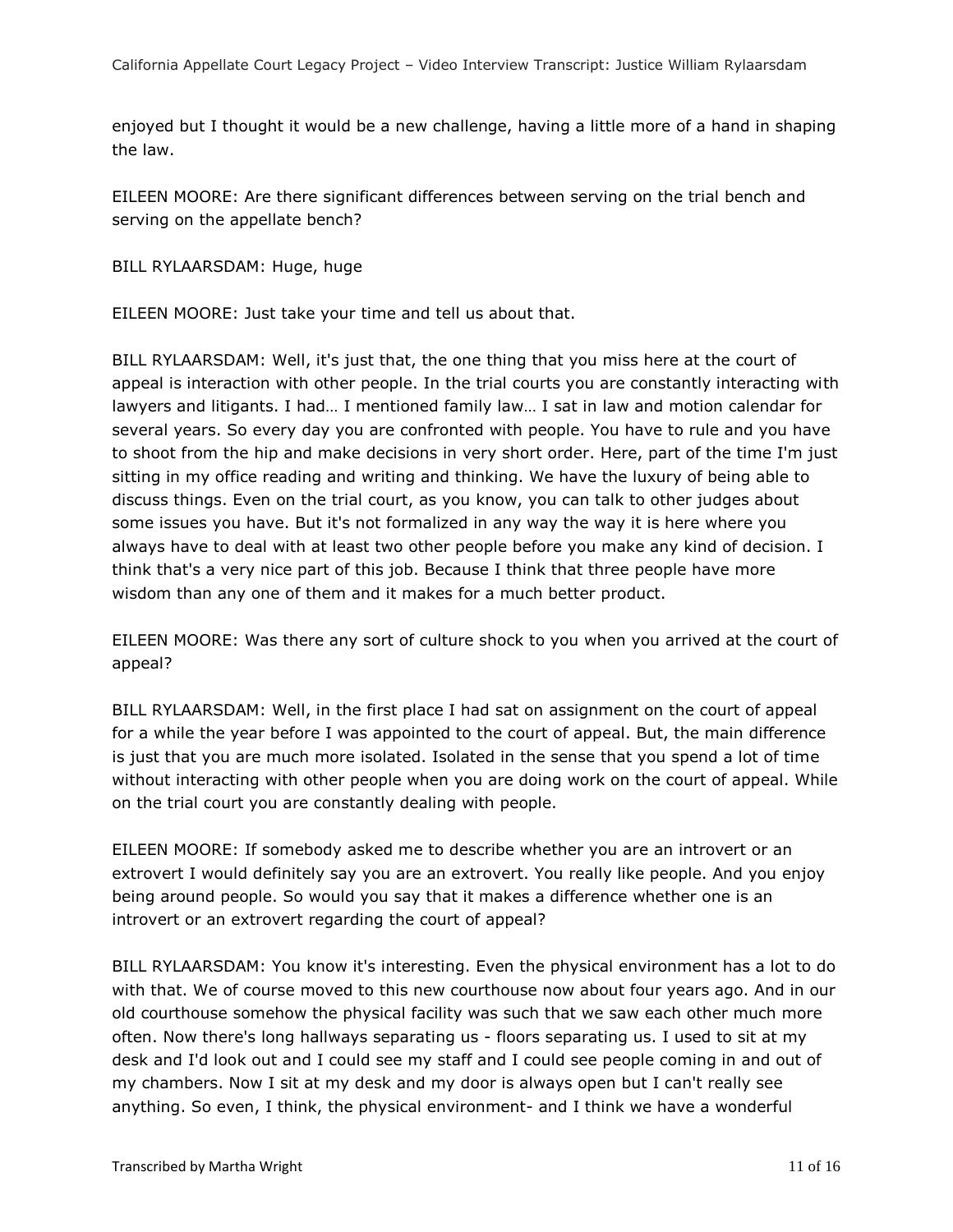facility here from an efficiency standpoint and every other standpoint. But I liked the way we interacted with each other in the old building because it was just easier. If I now want to go talk to Justice Bedsworth I have to walk down a long hallway. I could almost sit at my desk and shout at him the way it was before.

EILEEN MOORE: Would you have… did you get any good advice about, or any advice that you followed about either applying for the trial bench or applying for the appellate bench?

BILL RYLAARSDAM: Well, I don't know, one of the things that I was told, I don't know if it's true or not but when I was told, when I was applying for the trial court was, you know, to find some people who would give good political support but not to engage in a campaign of having dozens of people write the governor but rather to focus on certain people. The other thing, when the JNE Commission sends out that questionnaire to most of the world, I contacted almost everybody whom I thought might get one of those questionnaires and told then that I would appreciate it if instead of just saying well qualified or not qualified, they would write comments on it. Because somebody told me that would be helpful and so I did that. I don't know if it's a factor or not but. Now when I went through the same process when I applied for the court of appeal I basically used the same advice.

EILEEN MOORE: If somebody came to you today to get advice from you regarding whether or not they should apply for the trial court or the court of appeal, is there… would you give them new or different advice?

BILL RYLAARSDAM: No, that's about the only advice I can think of off the top of my head.

EILEEN MOORE: Anyone who's been an appellate justice knows how tense things can get sometimes when members of the panel disagree. How have you tended to approach these tense situations and how do you go forward with the next case with colleagues after you have just done battle over a case?

BILL RYLAARSDAM: I've never really experienced that tenseness, really. I can disagree with my colleagues… either persuade them or not. It's really, one thing that has really surprised me about the court of appeal and I would not have expected this, how rarely we dissent. I mean, even if we start out not quite agreeing we can usually work out some way to have a single opinion. There are very few dissents, at least in this division. And I bet that's not atypical. So I tend to try very hard to work things out and to come to some sort of an agreement. I was really surprised, in preparation for this program staff prepared a wonderful book and you have a copy of it too. And they list everything, every published case I ever had. And it also lists every published dissent. How many published dissents do you think? I was surprised how few— eight, over 20 years.

EILEEN MOORE: Wow. Do you have a favorite opinion that you have authored?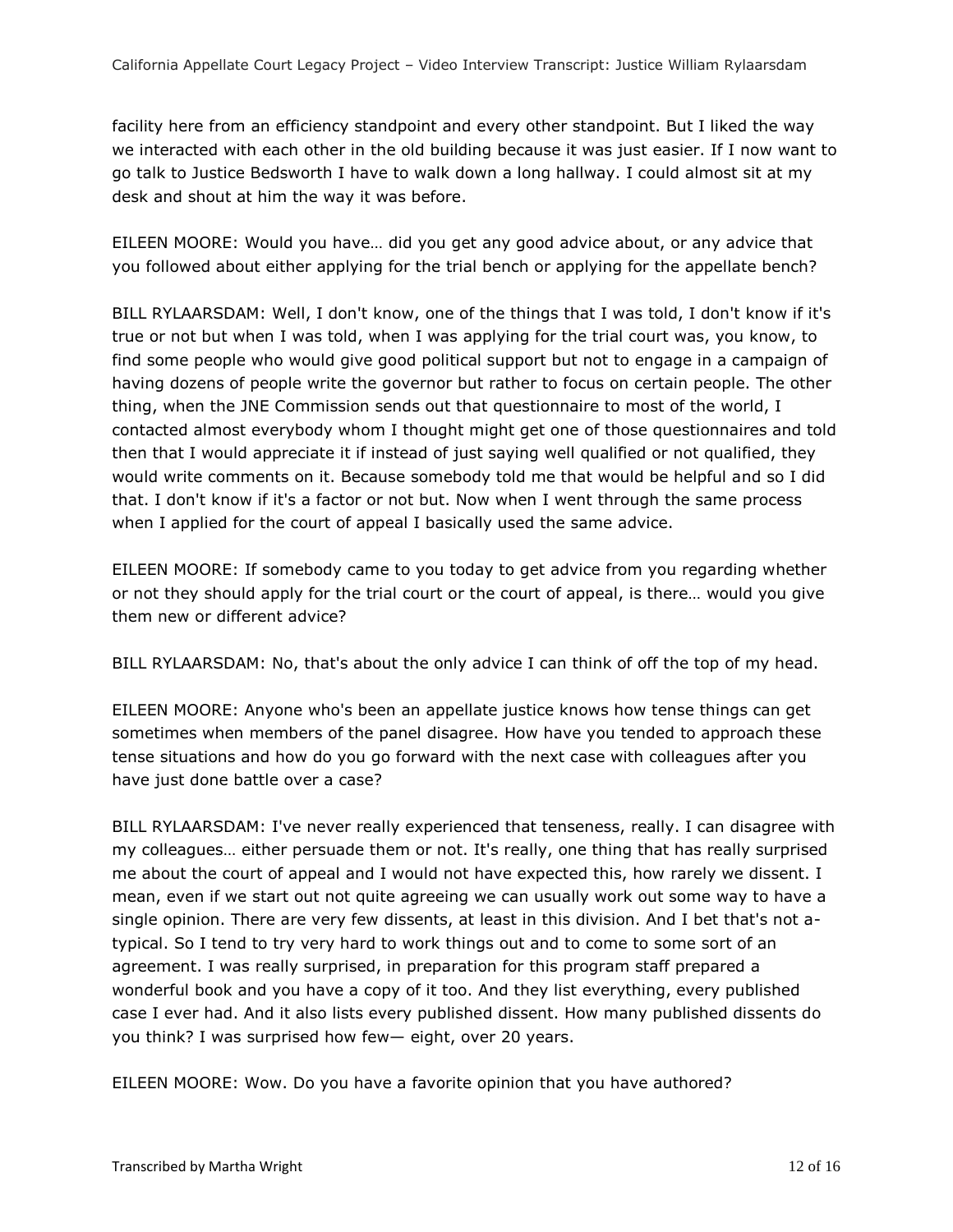BILL RYLAARSDAM: I have several. There's a lot of routine cases. But as you know, there are also fun cases where you have an opportunity to declare the law in an area where it's somewhat unsettled. I mean most recently, I was assigned as the author on that case that Justice Gilbert brought on the question of whether retired judges could be eligible for public employment or office. And with the help of my staff, and I haven't mentioned my staff, but I have three lawyers here that are wonderful lawyers and we work very closely together. We came up with an opinion that I think is the right solution for that question and yet we approached it in a way that I don't think anybody ever did. But I have yet to hear a negative comment about it. They didn't ask for rehearing and I think the time for petition to the Supreme Court for review is pretty close to passing.

EILEEN MOORE: But it hasn't passed yet.

BILL RYLAARSDAM: I don't know.

EILEEN MOORE: I think it has a few more days.

BILL RYLAARSDAM: If it hasn't then perhaps it's inappropriate for me to have commented on it. Then we had another case, in fact you were on it, which was really a difficult situation. We have a lot of cases involving arbitration agreements these days. And here was a situation where a law firm had an arbitration clause in their retention contract which required each side to advance the cost of the arbitration. It was a dispute with a client. And the particular arbitration service that had been designated is not knows for its low fees. Anyway, the clients, who had filed the original lawsuit *in forma pauperis,* were in no position to put up the money. So they asked the court to order the other side to put up all of the money for the arbitration which the agreement didn't provide for. Anyway, the way we finally resolved that, it was a question— really, I don't think there was any case law dealing with it so we had to deal with it. And we resolved it basically telling the law firm that they had an election. They could either pay for the whole arbitration if they wanted, but they didn't have to. But if they didn't then there was no basis for the arbitration to go forward. So I don't know how it was ultimately resolved. But that was the kind case that's a lot of fun to work with.

EILEEN MOORE: Backtracking just a little bit. You remarked about you only authored eight dissents over 20 years.

BILL RYLAARSDAM: Published dissents, so undoubtedly there were more.

EILEEN MOORE: Do you see some— is it better for the public in some way to have a single opinion?

BILL RYLAARSDAM: I think so. Although we have in recent years been handling some cases out of the Riverside San Bernardino, but basically most of our cases come out of the Orange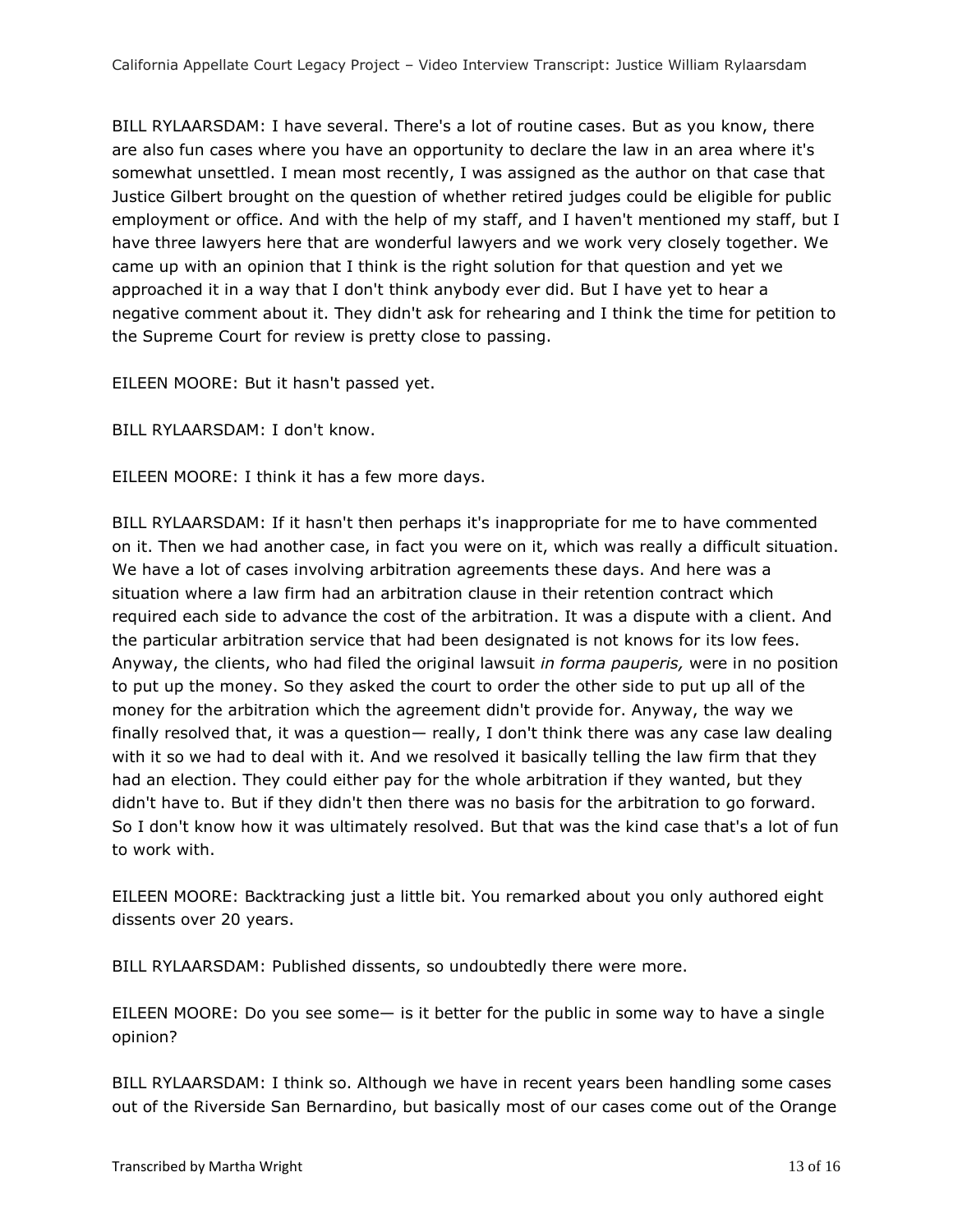County Superior Court. And I think it is most helpful for the judges, trial court judges, to know where we stand on a particular issue. If we disagree that just creates problems for the trial courts. I mean if you can't agree, you have to write a dissent. But I think you have to really try hard to work it out before you come to that point. Because I think it just creates confusion for the trial judges.

EILEEN MOORE: I looked on Westlaw and from what I could see, you have 1,720 unpublished opinions that you have authored. You have 251 published opinions that you have authored. And you have been a panel member on 3,398 other opinions. And that's not including any of the, I'm sure thousands of writs that you have sat on and decided over these years. But when I look at the number of published opinions I see that the highest in all these years, the highest number of published opinions per year I think is 21 in 2004 but in 2012 you only had three. Usually you had more than that.

BILL RYLAARSDAM: Yeah, I usually have about 10 a year or so I think.

EILEEN MOORE: Yes, I think that might be the average. Can you tell us what your philosophy is regarding publishing opinions?

BILL RYLAARSDAM: Well, basically, if the opinion does something new or certainly if there has been disagreement among the courts of appeal, then I think it may be important for our viewpoint to be considered. And that's a reason for publishing. If the case decided something that hasn't been decided before, that definitely is a reason for publishing. Does it add something to the legal discussion and to the body of the law? I think, I know, there's a set of pretty precise rules about what's published or not, but I think as a general outline, that would be my criterion. I think in this division, if the author wants to publish the opinion, it's pretty rare that the panel does not agree. It's a decision that's essentially made by the author of the opinion.

EILEEN MOORE: I have watched you receive numerous awards over these years. Would you please mention a few and say what they mentioned to you.

BILL RYLAARSDAM: Oh, I don't know if I want to list them all. The one that I probably am most proud of is that I graduated from Loyola Law School number one in my class and received an appropriate award for that. It's called the [William Tell] Aggeler award. So that I'm most proud of. But various organized Bar groups… and I've been recognized by the law school justice of the year, Consumer Attorneys of Los Angeles, Appellate Justice of the Year. There have been a number.

EILEEN MOORE: Tell us about some of your friends and why they have been valuable to you.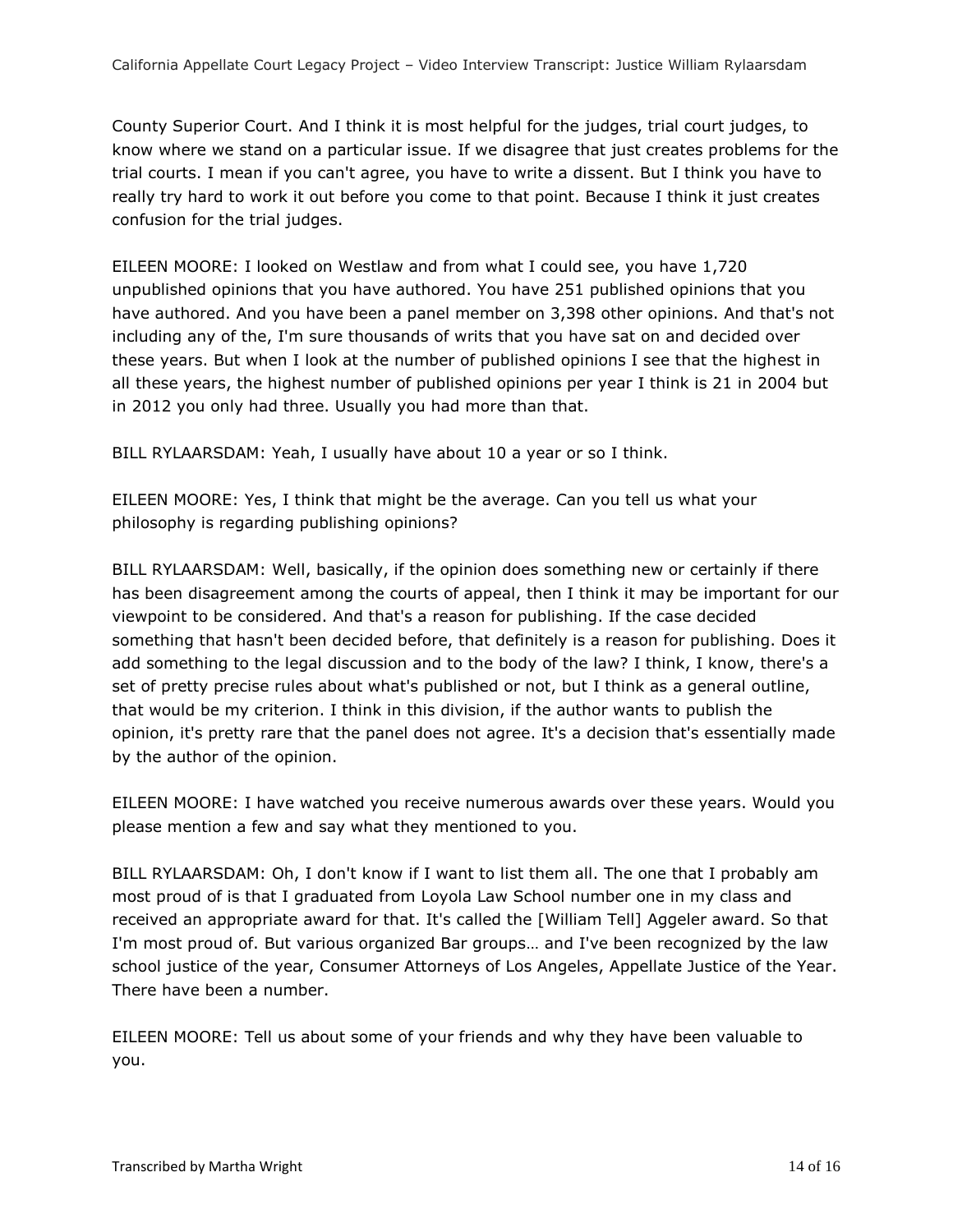BILL RYLAARSDAM: Well, you're assuming I have friends. *[laughing]* You said I'm an extrovert. I'm not sure I view myself that way. But I do like being around people and I like an opportunity to toss ideas around and argue. My oldest friend has been a friend since the first day in law school. I don't think I have a large number of friends. I have a large circle of acquaintances. My friends, why are they important. Well, they very much add to the quality of your life to have people that you can discuss matters with and pick their brains and get advice sometimes even.

EILEEN MOORE: These interviews are generally done either right before someone has retired or right after, yet, and you mentioned earlier, you're on this November's ballot and you're doing this interview now in August 2014. Any particular reason you are doing it now?

BILL RYLAARSDAM: Well I have no present plans to retire. I don't have a date when I'm going to retire. As long as I am able to do the work I pretty much plan on continuing because I love it. I like the structure of having a place to come, to go to work. I have seen too many people when they retire they kind of fritter away. I have no particular interest in doing arbitrations or mediations. And i don't want to go back to the practice of law. So, if I ever retire, I'll truly retire. I hope to be able to do this for quite a few more years. But at the same time I recognize the limitations that age imposes on me. So I'll see. We'll see what happens.

EILEEN MOORE: So if you do retire you don't have any particular plans about what you would do.

BILL RYLAARSDAM: No, I do not. To me retirement means basically quitting working.

EILEEN MOORE: So the thought of retirement is a cause of concern for you?

BILL RYLAARSDAM: Yes, it doesn't appeal to me.

EILEEN MOORE: Is there some question that you wish I had asked?

BILL RYLAARSDAM: I can't think of any. There are some questions you asked I wish you hadn't asked.

EILEEN MOORE: Which ones? I'll ask more about them.

EILEEN MOORE: Alright, let's make this the last question. What would you like people to remember about you after you do retire, when you're gone from the bench?

BILL RYLAARSDAM: Or dropped dead. Well hope they will recognize that I always attempted to treat them fairly. That I always attempted in my legal work to be unbiased and decide